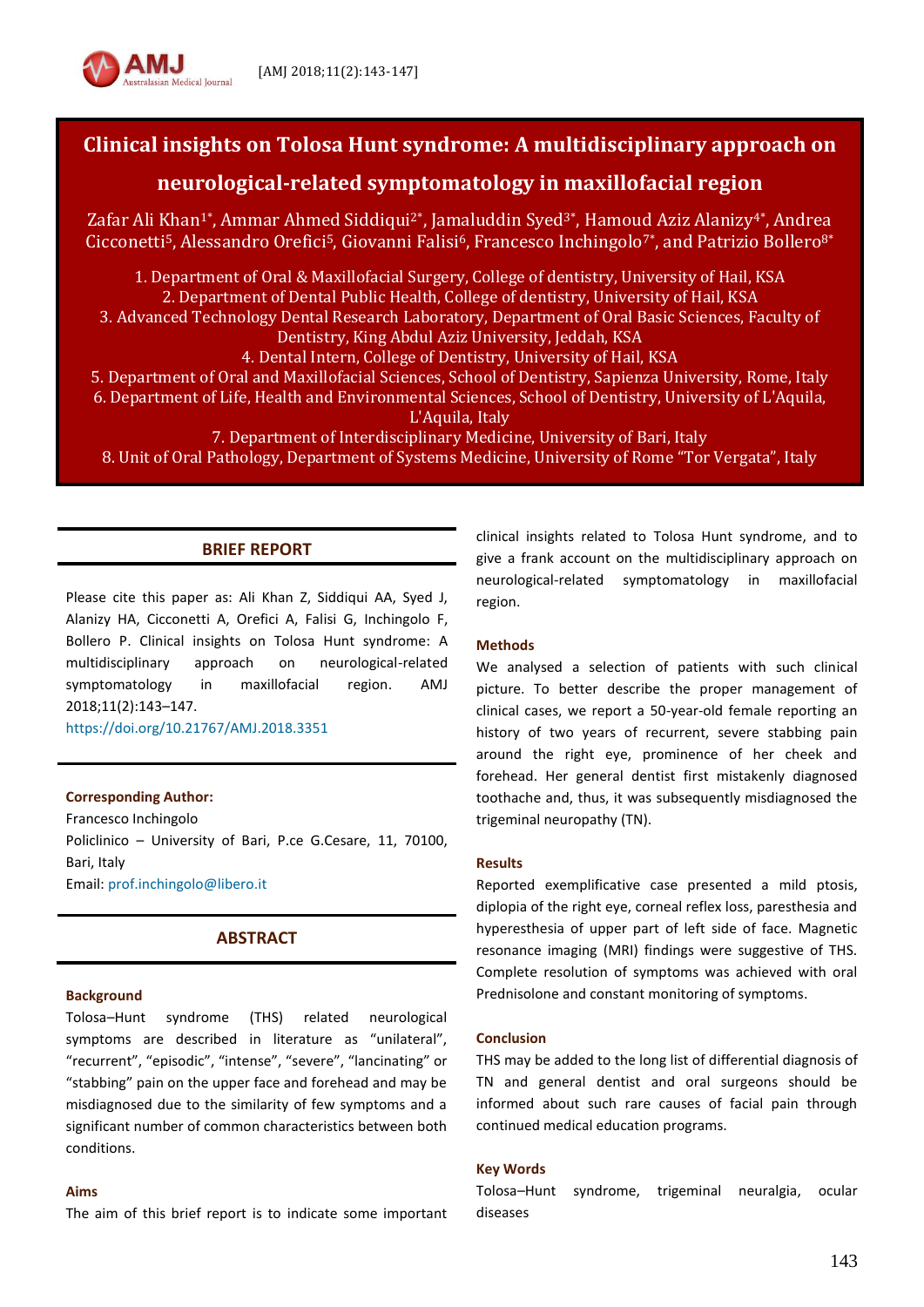### **Implications for Practice:**

#### **1. What is known about this subject?**

Tolosa–Hunt syndrome (THS) related neurological symptoms are uncommon and they can be misunderstood and confused with Trigeminal neuralgia (TN).

#### **2. What new information is offered in this report?**

In this brief report we indicate some important clinical insights related to Tolosa Hunt syndrome, and we also give a frank account on the multidisciplinary approach on neurological-related symptomatology in maxillofacial region.

## **3. What are the implications for research, policy, or practice?**

THS may be added to the long list of differential diagnosis of TN to avoid wrong diagnosis and treatments.

## **Background**

Trigeminal neuralgia (TN) is a recurrent, sharp, superficial, sudden, severe, stabbing, pain in the distribution of one or more branches of the fifth cranial nerve more commonly affecting the maxillary and mandibular branches but rarely involving the ophthalmic division of the trigeminal nerve.<sup>1-3</sup> TN pain severity is often correlated with reduced measures of daily functioning, well-being, sleep, mood and overall health status, thereby making profound impact on quality of life (QOL) by preventing the patient from speaking, eating, drinking, touching or washing of the face and brushing teeth. $^{3,4}$ 

Despite the clarity of painful symptoms of TN, as defined by International Association of Study of Pain (IASP) and the International Classification of Headache Disorders (ICHD), there are significantly common characteristics between TN and other painful conditions of the maxillofacial region.<sup>5</sup> As the pain of TN seems to be arising from jaws, dental or oral structures, most patients initially seek a general dentist for management. 6 It has been reported that majority of patients presenting at tertiary care centers for treatment of various facial pain had previously been misdiagnosed and had undergone irreversible dental treatment.<sup>7,8</sup> Paradoxically, most general dentists know very little about the other causes of facial pain and often tend to overdiagnose TN as it is often the only diagnosis apart from dental causes which they are familiar with.<sup>5,9</sup>

TN pain has a long list of differential diagnoses as a number of pathological conditions affecting the sinuses, teeth, temporo-mandibular joints, eyes, nose, and the neck may

present with similar symptoms namely Cluster headache, SNUCT syndrome (Short lasting, unilateral, neuralgiform headache with conjunctival injection and tearing), Chronic paroxysmal hemicranias, Cracked tooth syndrome, Jabs and jolts syndrome, Post-herpetic neuralgia, Gaint cell arteritis.<sup>10</sup> Tolosa–Hunt syndrome (THS) an extremely rare disorder characterized by recurrent paroxysms of severe and unilateral periorbital or hemicraneal pain in the distribution of the ophthalmic and maxillary division of the trigeminal nerve associated with ophthalmoplegia, ipsilateral ocular motor nerve palsies, oculosympathetic paralysis, and sensory loss in the first division of the 5<sup>th</sup> cranial nerve.<sup>11,12</sup> THS may be misdiagnosed as TN due to the similarity of few symptoms and a significant number of common characteristics between both conditions.<sup>13</sup>

We report a case of THS as an addition to the long list of differential diagnosis of TN among patients presenting at oral medicine department of Khyber college of Dentistry Peshawar.

## **Case details**

A 50-year-old female lady presented to our department in October 2014 with two years history of recurrent, severe stabbing pain around the right eye, prominence of her cheek and forehead. She consulted her general dentist for management when her symptoms initially developed two years ago, mistaking it for toothache. The general dentist performed a few dental procedures in the upper jaw to relieve her pain but without any success. Suspecting TN as a cause the patient was put on carbamezapine 200mg but that too did not provide any relief in symptoms. The patient was subsequently referred to an oral surgeon. Based on the history of her symptoms, the patient was labeled as having typical TN and was offered neurectomy and alcohol injection as treatment options since the pain was not responding to anticonvulsants. She declined to undergo these treatment options offered by the oral surgeon and continued live a life of pain and suffering while taking any and every over the counter analgesics to relieve her pain. Meanwhile there was a spontaneous remission in her symptoms and she remained pain free for more than six months. The patient presented to us after being referred by the oral surgeon for experiencing recurrence of her painful symptoms for a few months.

On clinical examination she had mild ptosis and diplopia of the right eye. The patient had a corneal reflex loss, and also paresthesia and hyperesthesia of upper part of left side of face which was significant of involvement of ophthalmic branch of trigeminal nerve. Ophthalmologist opinion was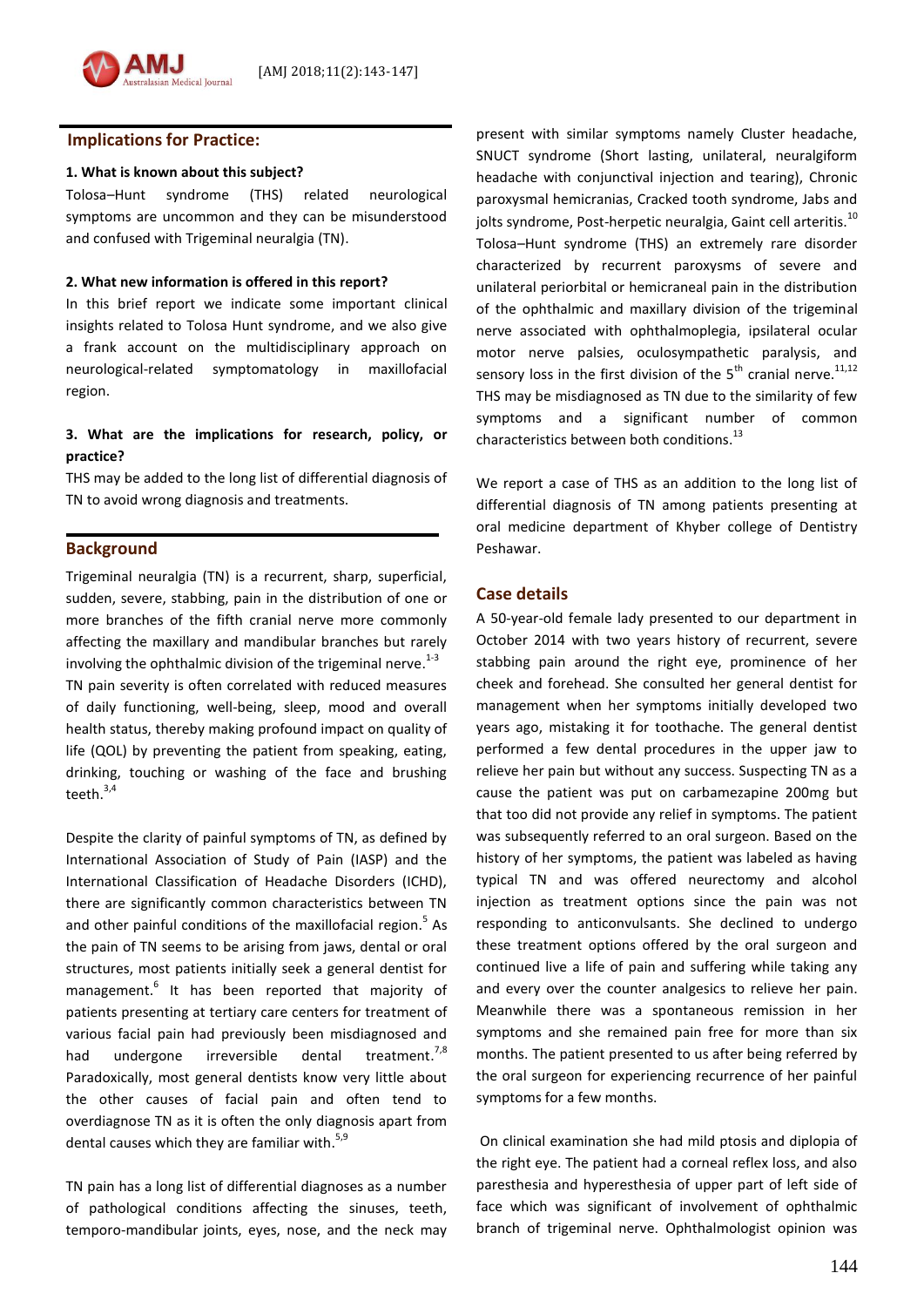

taken to rule out any other cause of headache. Funduscopy examination was within normal range.

A Multiplanar MRI imaging through brain acquiring T1 and T2 weighted images with and without contrast was done, that revealed 1×1.2×1cm homogeneously enhancing extra axial lesion involving the right orbital apex with extensions into right cavernous sinus suggestive of Tolosa Hunt Syndrome (Figure 1).

The patient was treated with oral Prednisolone (Deltacortril 5mg tablets) and showed significant relief of symptoms within 48–72 hours. Complete resolution of her ptosis as well as the oculomotor nerve palsy was achieved within one week. Patient was followed-up for six months and showed no recurrence of symptoms till her last evaluation visit.

## **Discussion**

THS is an extremely rare condition with an estimated annual incidence of one case per million per year.<sup>14</sup> Originally reported by E Tolosa in 1954 in a (a 47-year-old man with self-limited left orbital pain. The pain recurred after several months and became associated with ptosis and subsequently total ophthalmoplegia.<sup>15</sup> Later, on in 1961 W. E Hunt reported six similar cases and they concluded that the process was an inflammatory reaction limited to the cavernous sinus and that corticosteroid therapy was beneficial.<sup>16</sup> Five years later in 1966, the condition was finally termed as "Tolosa-Hunt syndrome" by Smith and Taxdal as they described five more cases and stressed the importance of steroid administration as a diagnostic test.17,18

According to Modified Revised IHS headache classification of 2004, THS is now described as "An episodic orbital pain associated with paralysis of one or more of the third, fourth and/or sixth cranial nerves which usually resolves spontaneously but tends to relapse and remit" with the following diagnostic criteria:<sup>18</sup>

A. One or more episodes of unilateral orbital pain persisting for weeks if untreated.

B. Paresis of one or more of the third, fourth and/or sixth cranial nerves and/or demonstration of granulomas by MRI or biopsy.

C. Paresis coincides with the onset of pain or follows it within two weeks.

D. Pain and paresis resolve within 72h when treated adequately with corticosteroids.

E. Other causes have been excluded by appropriate investigations.

Carotid-cavernous fistulae, pituitary adenomas, vasculopathic cranial neuropathy, aspergillus invasion, Wegener's granulomatosis, sarcoidosis, lymphoma and ophthalmoplegic migraine may be included in the extended list of differential diagnosis of any steroid responsive painful ophthalmoplegia.<sup>16-18</sup> It is important to mention that meningiomas do not resolve with steroid therapy, sarcoidosis and lymphoma often have systemic symptoms whereas vascular abnormalities such as arteritides, carotidcavernous fistulae, ophthalmoplegic migraines and aneurysms are not associated with masses in the cavernous sinus or orbital apex.<sup>15.20</sup>

In 2006 Shim KW, Moon JC et al reported the first case of THS misdiagnosed as TN and Atypical facial pain. They emphasized that THS may be misdiagnosed as TN and atypical facial pain due to the similarity of few symptoms and a significant number of common characteristics between both conditions.<sup>13</sup> To the best of our knowledge ours was probably the second case of THS misdiagnosed as TN due to similarity of presentation.

Despite the fact that THS and TN is usually described in literature as "unilateral", "recurrent", "episodic", "intense", "severe", "lancinating" or "stabbing" pain on the upper face and forehead yet neither are mentioned in the long lists of differential diagnosis of either conditions. 5,10,18

Future therapies should be directed toward the immunomodulatory activity of mesenchymal stem cells (MSCs).<sup>19</sup> Inflammation must be excluded from the potential causes of the described symptomatology, in fact, oxidative stress,<sup>20-23</sup> tumor-related inflammation,<sup>24,25</sup> and syndromic conditions affecting oral and perioral tissues<sup>26</sup> are an important cause of secondary TN. New treatments will be directed on local drug delivery functionalized scaffolds and active principles delivered on site.<sup>27-30</sup>

### **Conclusion**

Lack of knowledge may lead to delayed or erroneous diagnosis and unsuitable or unnecessary treatment interventions as most general dentists know very little about the other causes of facial pain. It is recommended that THS may be added to the long list of differential diagnosis of TN and general dentist and oral surgeons should be informed about such rare causes of facial pain through continued medical education programs.

#### **References**

1. Zakrzewska JM. Differential diagnosis of facial pain and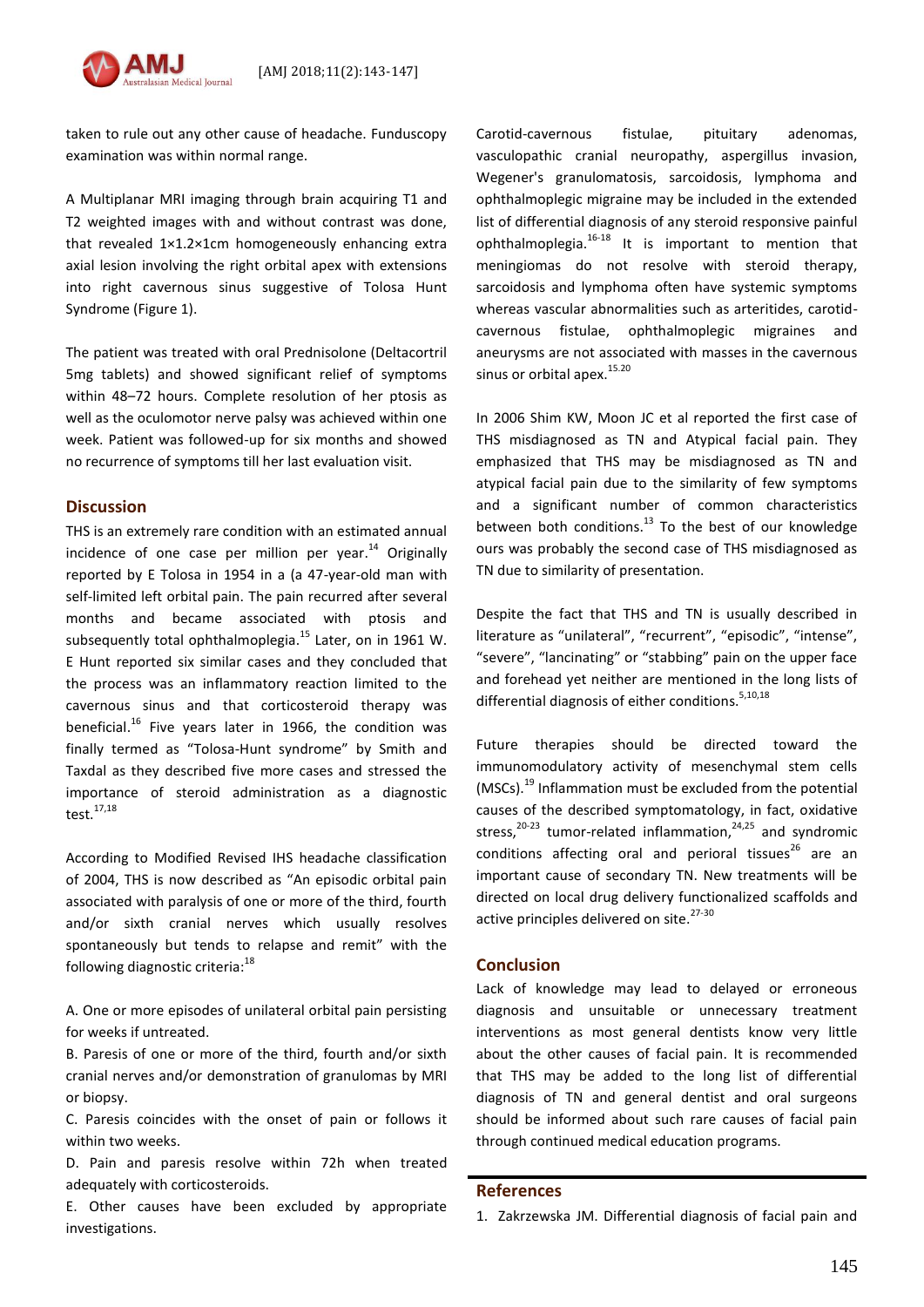

guidelines for management. Br J Anaesth. 2013;111(1):95–104.

- 2. Ali M, Ansari SR, Khan MP, et al. Microvascular decompression for idiopathic trigeminal neuralgia: Ultimate solution to the management dilemma. Pak Oral Dent J. 2009:29(2):193–196.
- 3. Shah SA, Murad N, Salaar A, et al. Trigeminal neuralgia: Analysis of pain distribution. Pak Oral Dent J. 2008;28:37–41.
- 4. Tolle T, Duke E, Sadosky A. Patient burden of trigeminal neuralgia: results from a cross-sectional survey of health state impairment and treatment patterns in European countries. Pain Pract. 2006;6:153–60.
- 5. Zakrzewska JM, Padfield D. The patient's journey through trigeminal neuralgia. Pain: Clinical Updates. 2014;22(1):1–8.
- 6. Baskaran K. A systemic review of patients appearing to dental professionals with trigeminal neuralgia arising from intracranial tumours. Int J Sci Res. 2017:6(5):72–76.
- 7. Benoliel R, Eliav E. Neuropathic orofacial pain. Oral Maxillofac Surg Clin North Am. 2008;20:237–254.
- 8. B. Perić, Zore IF, Vidaković B, et al. Trigeminal neuralgia – case and treatment analysis at the Department of Oral Surgery of the University Hospital Dubrava. Coll Antropol. 2014;38(2):685–689.
- 9. Koopman JS, Dieleman JP, Huygen FJ, et al. Incidence of facial pain in the general population. Pain. 2009;147:122–7.
- 10.Nurmikko TJ, Eldridge PR. Trigeminal neuralgia pathophysiology, diagnosis and current treatment. Br J Anaesth. 2001;87:117–132.
- 11. Colnaghi S, Versino M, Marchioni E, et al. ICHD-II diagnostic criteria for Tolosa-Hunt syndrome in idiopathic inflammatory syndromes of the orbit and/or the cavernous sinus. Cephalalgia. 2008;28:577–84.
- 12.Gladstone JP. An approach to the patient with painful ophthalmoplegia, with a focus on tolosa-hunt syndrome. Curr Pain Headache Rep. 2007;11:317–325.
- 13. Shim KW, Moon JC, Yoon KB, et al. Hemifacial pain accompanied with delayed ipsilateral abducens nerve palsy: Tolosa hunt syndrome. A case report. Korean J Pain. 2006:19(1):104–106.
- 14. Patel S, Sankhe P, Dave D, et al. Tolosa Hunt syndrome: a rare syndrome. Int J Res Med Sci. 2015;3:3914-6.
- 15. Tolosa E. Periarteritic lesions of the carotid siphon with the clinical features of a carotid infraclinoid aneurysm. J Neurol Neurosurg Psychiatry. 1954;17:300–2.
- 16. Hunt WE, Meagher JN, Le Fever HE, et al. Painful ophthalmoplegia. Its relation to indolent inflammation of the cavernous sinus. Neurology. 1961;11:56–62.
- 17. Smith JL, Taxdal DSR. Painful ophthalmoplegia. The

Tolosa-Hunt syndrome. Am J Ophthalmol. 1966;61:1466– 72.

- 18. Kline LB, Hoyt WF. The Tolosa-Hunt syndrome. J Neurol Neurosurg Psychiatry. 2001;71:577-82.
- 19. Tatullo M, Falisi G, Amantea M, et al. Dental pulp stem cells and human periapical cyst mesenchymal stem cells in bone tissue regeneration: Comparison of basal and osteogenic differentiated gene expression of a newly discovered mesenchymal stem cell lineage. J Biol Regul Homeost Agents. 2015;29(3):713–8. PMID: 26403412
- 20. Tatullo M, Gentile S, Paduano F, et al. Crosstalk between oral and general health status in e-smokers. Medicine (Baltimore). 2016;95(49):e5589. doi: 10.1097/MD.0000000000005589
- 21. Tatullo M, Simone GM, Tarullo F, et al. Antioxidant and antitumor activity of a bioactive polyphenolic fraction isolated from the brewing process. Sci Rep. 2016;6:36042. doi: 10.1038/srep36042
- 22. Marrelli M, Gentile S, Palmieri F, et al. Correlation between Surgeon's experience, surgery complexity and the alteration of stress related physiological parameters. PLoS One. 2014;9(11):e112444. doi: 10.1371/journal.pone.0112444.
- 23. Tatullo M, Marrelli M, Scacco S, et al. Relationship between oxidative stress and "burning mouth syndrome" in female patients: a scientific hypothesis. Eur Rev Med Pharmacol Sci. 2012;16(9):1218–21. PMID: 23047505
- 24. Tatullo M, Marrelli M, Amantea M, et al. Bioimpedance detection of oral lichen planus used as preneoplastic model. J Cancer. 2015;6(10):976–83. doi: 10.7150/jca.11936. eCollection 2015.
- 25. Inchingolo F, Tatullo M, Abenavoli FM, et al. Non-Hodgkin lymphoma affecting the tongue: unusual intraoral location. Head Neck Oncol. 2011;3:1. doi: 10.1186/1758-3284-3-1.
- 26. Inchingolo F, Tatullo M, Abenavoli FM, et al. Nonsyndromic multiple supernumerary teeth in a family unit with a normal karyotype: case report. Int J Med Sci. 2010;7(6):378–84. doi:10.7150/ijms.7.378
- 27. Aulino P, Costa A, Chiaravalloti E, et al. Muscle extracellular matrix scaffold is a multipotent environment. Int J Med Sci. 2015;12(4):336–40. doi: 10.7150/ijms.10761
- 28. Perniconi B, Coletti D, Aulino P, et al. Muscle acellular scaffold as a biomaterial: effects on C2C12 cell differentiation and interaction with the murine host environment. Front Physiol. 2014;5:354. doi: 10.3389/fphys.2014.00354.
- 29. Marrelli M, Pujia A, Palmieri F, et al. Innovative approach for the in vitro research on biomedical scaffolds